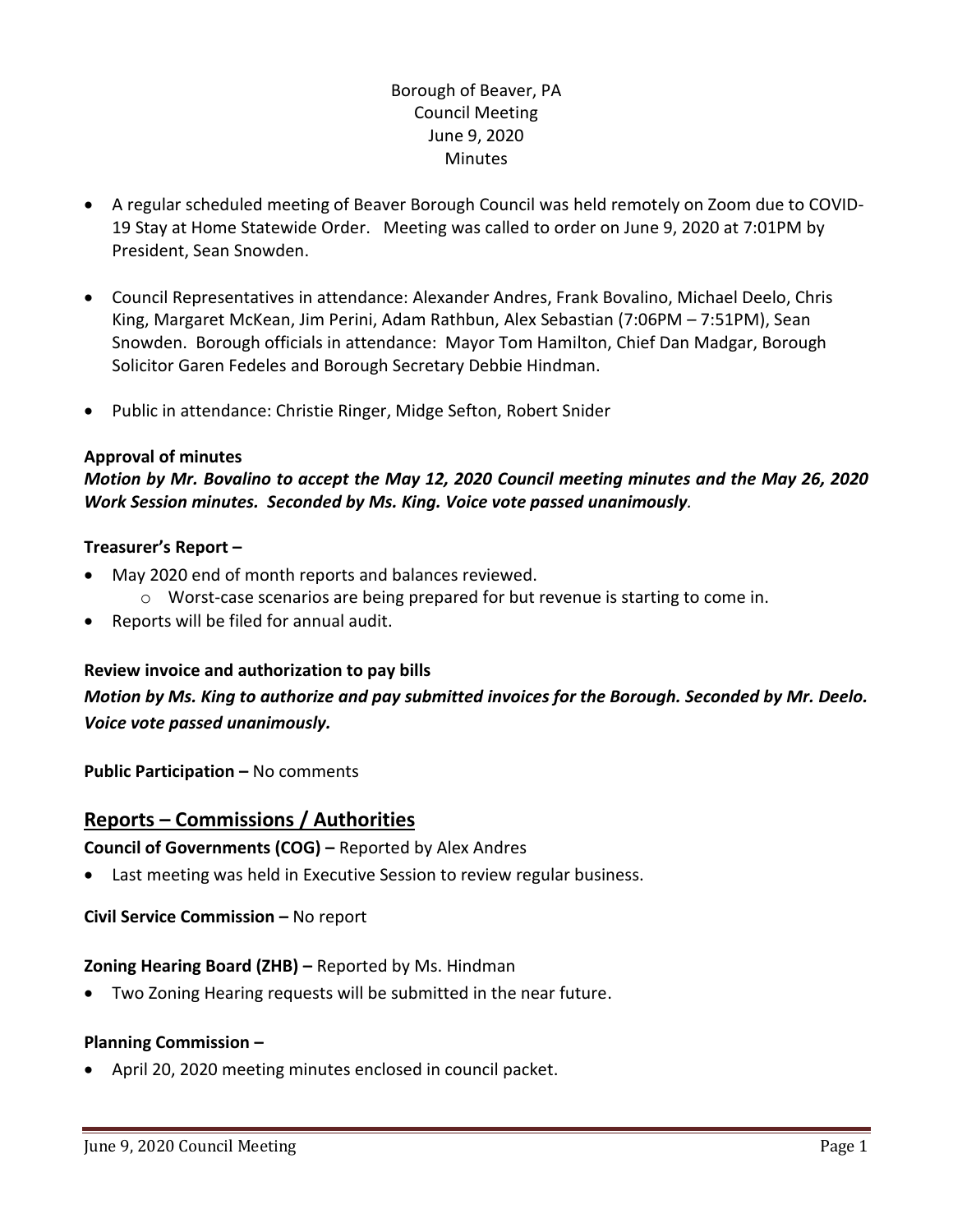### **Tree Commission –** Reported by Mr. Madgar

- Replanting nine trees and fixing tree boxes on the main street. Replacing wooden boxes with concrete boxes.
- Rerouting electric and water lines.
- Ms. Nancy Roman will submit list to Borough as to which trees to plant.

#### **Code Enforcement Officer Report –**

May 2020 report enclosed in council packet.

### **Historic Architectural Review Board (HARB) –** No report

#### **Municipal Authority –** Reported by Mr. Deelo

- May 20, 2020 minutes enclosed in council packet.
- Municipal Authority is continuing the discussion regarding water quality and making sure all requirements are being met. Any issues are being addressed.
- Sewage Treatment Plant is in need of major construction project and will begin in the near future.
- Mr. Sebastian asked for an update regarding the Water Lot
	- Mr. Snowden topic will be discussed during June Work Session
- Mr. Bovalino asked if moving yard waste was still a topic of discussion for the Municipal Authority
	- Mr. Deelo The Municipal Authority is making sure that they comply with DEP. The topic is not yet settled and is still being discussed.

### **Council Committee Reports**

#### **Public Safety / Code Enforcement –** No report

**Finance –** Reported by Mr. Perini

- June 15, 2020 Reassessment Program will begin.
- Although revenue is starting to come in, the Borough still needs to be cautious with spending moving forward.
- There may be a lag between when businesses create revenue and then start paying the Business Privilege Tax.

#### **Highway –** Reported by Mr. Bovalino

- Gas project is progressing.
- $\bullet$  Discussed the deterioration of Market Street from 4<sup>th</sup> to 7<sup>th</sup> Street and who's responsibility it is to fix
	- o Mr. Rathbun and Mayor Hamilton PennDOT is responsible.
	- o Mr. Madgar will contact Mr. Martone to verify and will keep council informed.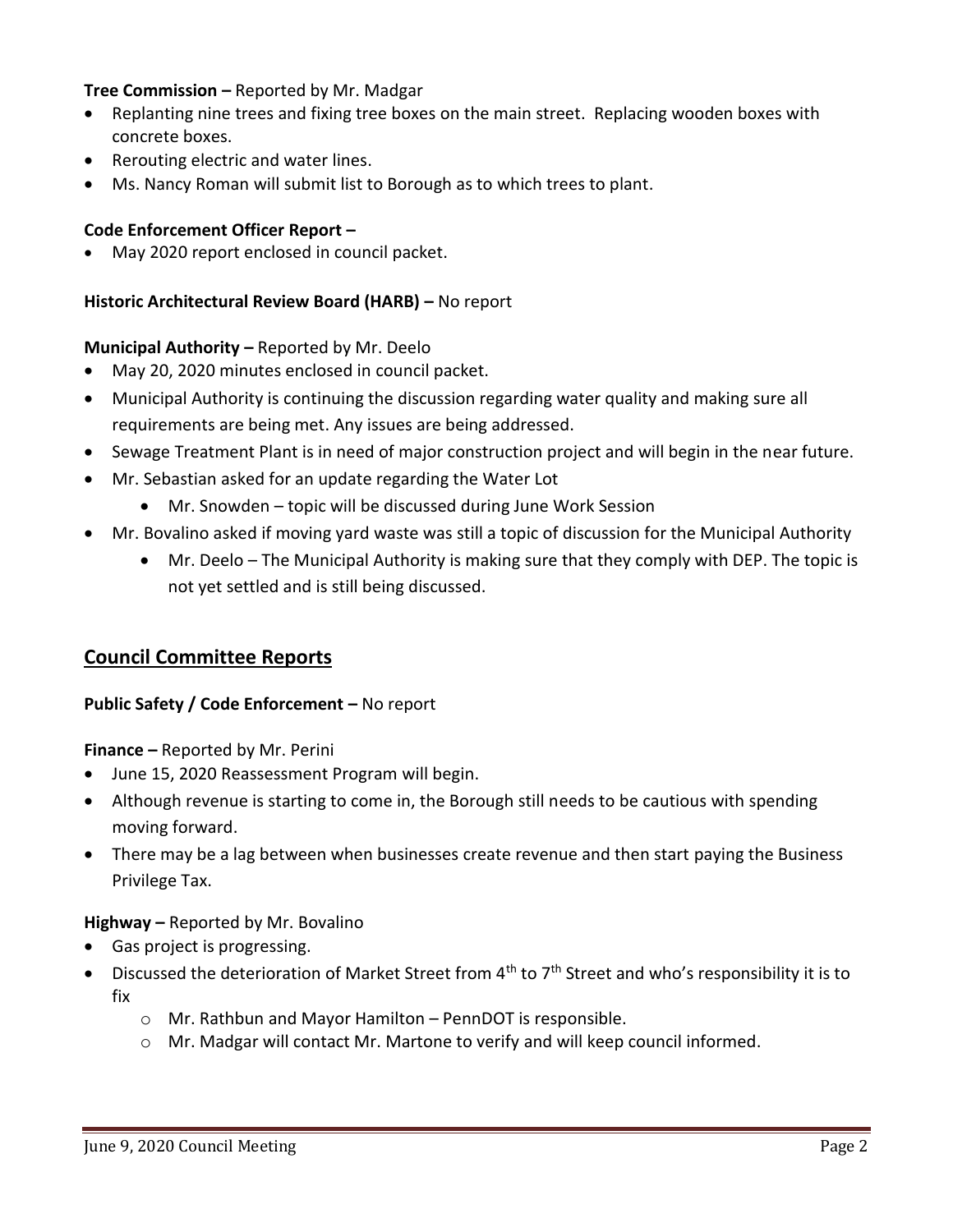#### **General Government –** Reported by Mr. Andres

5 Year Strategic Plan will be revised for years 2021-2026.

#### **Recreation –** Reported by Ms. King

- Could movies in the park be organized since Beaver County is moving to "Green Phase"?
	- $\circ$  Solicitor Fedeles The limit on gatherings in "Green Phase" is 250 people.
	- $\circ$  Mr. Rathbun It would be difficult to control the amount of people gathering.
	- o Mr. Snowden Can discuss in the June Work Session.
- Ms. McKean Professor from Penn State, Nathan Reigner, is willing to come out to the Water Lot and do a site visit at a cost of approximately \$500-\$700. The site visit would give the Borough an idea of a cost estimate. If council approves, Ms. McKean could have a report of the assessment for the Work Session.
	- o Mr. Sebastian believes that Council should do something with the land.
	- $\circ$  Mr. Snowden A discussion should be held regarding a walking trail to consider all details such as who will maintain the trail, any insurance needed, lighting, what all the Borough is responsible for, etc.
		- Ms. McKean Professor Nathan Reigner has worked with other communities in Pennsylvania before and will be able to answer questions beyond cost, including liability. Adding appropriate signage will limit the Borough's liability.
	- $\circ$  Mr. Deelo This is an opportunity to have an expert look at this project at a modest cost. The assessment will start to address these questions.
		- Mr. Sebastian Consider having someone local assess this project.
		- Ms. McKean Researched local companies that build trails. Reached out to the local Penn State campus and this professor was recommended. Can continue to research for local companies.
	- o Mr. Snowden A motion can be moved to hire this expert to come in and assess the project or a discussion can be held at the June Work Session.
	- $\circ$  Mr. Rathbun Besides being a faculty member at Penn State, what credentials does this professor have that justifies this cost of his assessment?
		- Ms. McKean The professor works in the Parks Recreation and Tourism Department and has done this for communities before.
	- o Mr. Snowden Create a motion and if it does not pass, it can be discussed at the next work session.
		- Mr. Bovalino Would prefer to discuss in the next Work Session so Council Members have a chance to reach out to other people who are qualified. This may help with the decision making.
		- $\blacksquare$  Ms. McKean Is ok with waiting but saw this as a good opportunity.
	- o Mr. Snowden Asked Ms. Hindman to add to the agenda for June Work Session.

# **Reports**

**Manager's/Police Report –** Reported by Chief Madgar

- Reviewed the May 2020 report enclosed in council packet.
- Rental Registration Inspections have started again: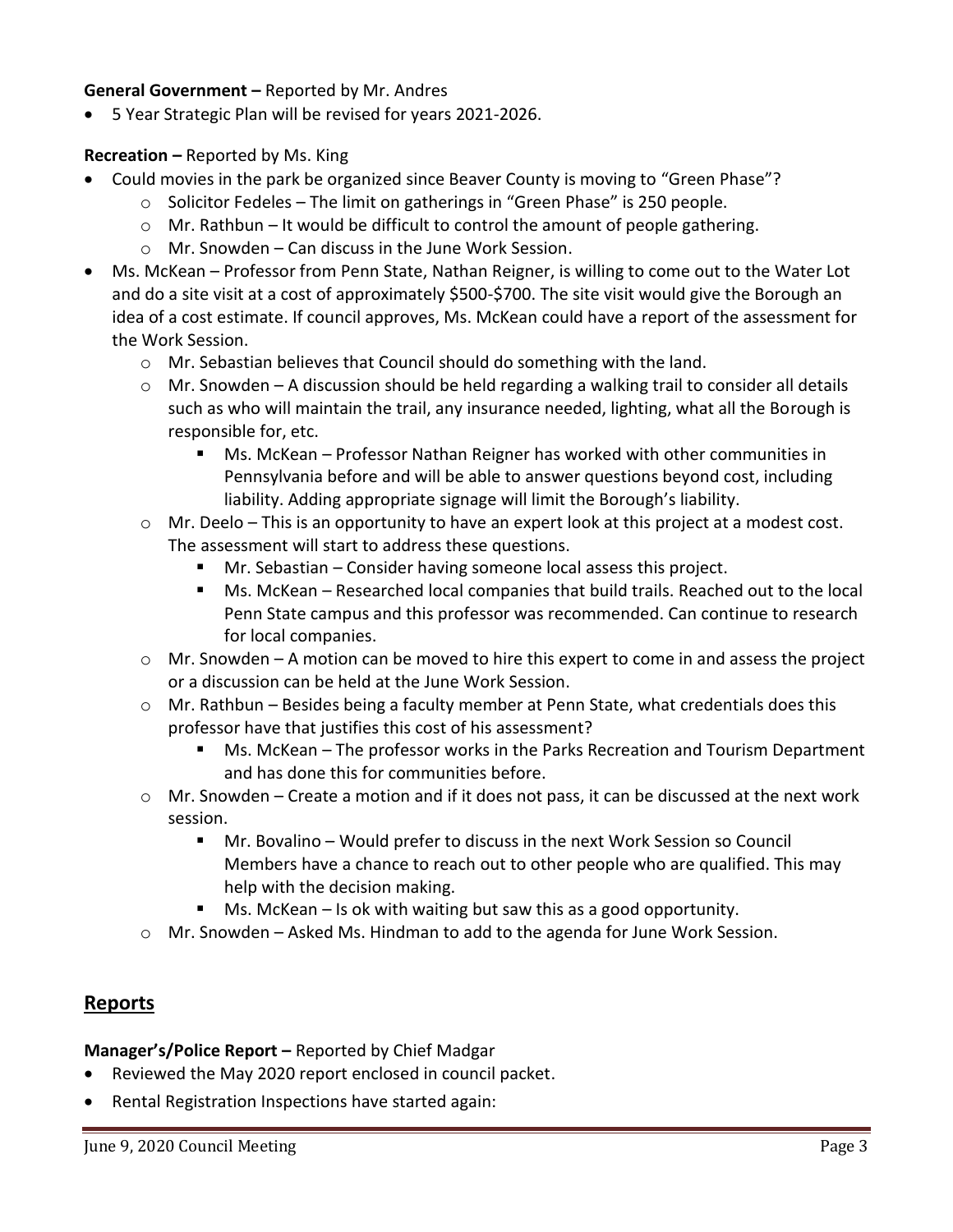- o 635 registered
- o 367 inspections
- o Currently getting caught up on original appointments scheduled.
- Received Recycle Grant of \$211,000
- Chamber events canceled this year:
	- o Car Cruise
	- o Wine Festival
- Waiting to hear any updates regarding Garrison Day Sale and Concert in the Park (currently postponed to September).
- County Reassessment will start in Beaver due to their offices being located in Beaver.
	- $\circ$  Mr. Bovalino Will assessors be entering homes? If so, residents should be made aware.
		- Solicitor Fedeles Assessors will not be entering the homes or asking to enter the homes. Measurements may be made outside of the home and home owners may be asked questions regarding the home. A link will be posted soon on the County's website that will include a general overview of the process.
- June 20 Relay for Life will have luminaries lit on River Road instead of having a race in Brady's Run.
- August 8 will be Town Yard Sale.
- August 15 Town Clean Up on river-side of town, August 22 will be other side of town.
- Bank Street is expected to be milled down and first wear coat should be able to be applied. Final coat will not be applied because Columbia Gas will eventually need to rip up, final coat will be applied by Columbia Gas after work is completed.
	- o Park Place will also receive some attention during this project.
- Commerce Street (in between  $4<sup>th</sup>$  to  $5<sup>th</sup>$  Streets) is being looked at by Borough Engineer, Dan Martone, to be slated for next year. Will start to communicate with home owners regarding possible curb and sidewalk replacement.
- Meeting was held to go over rally that will be held Saturday, June 13 from 1:00 p.m. 3:00 p.m. at the Courthouse. A permit was obtained from the county but if they are off county property, they are the Borough's responsibility.
	- $\circ$  Mr. Andres Will people be marching in the streets for this rally?
		- Mr. Madgar No, it will be a stationary at the Courthouse. Depending on the crowd of people, streets may be closed from vehicle traffic if needed.
		- Solicitor Fedeles The permit submitted was for use of the sidewalk/front steps with signage and speakers. They do not anticipate this to be a moving rally.
- Saturday, June  $27<sup>th</sup>$  there will be a Solidarity Walk from the pavilion at the High School to the Courthouse beginning at 10:00 a.m.
- Recognized the Highway Department, Fire Department, Police Department and everyone else that came together to clean up from the recent storm that came through town.
- Working with the Fire Department, Highway Department and Municipal Authority to make the catch-basin in front of the pavilion safer and create a misting area for the summer.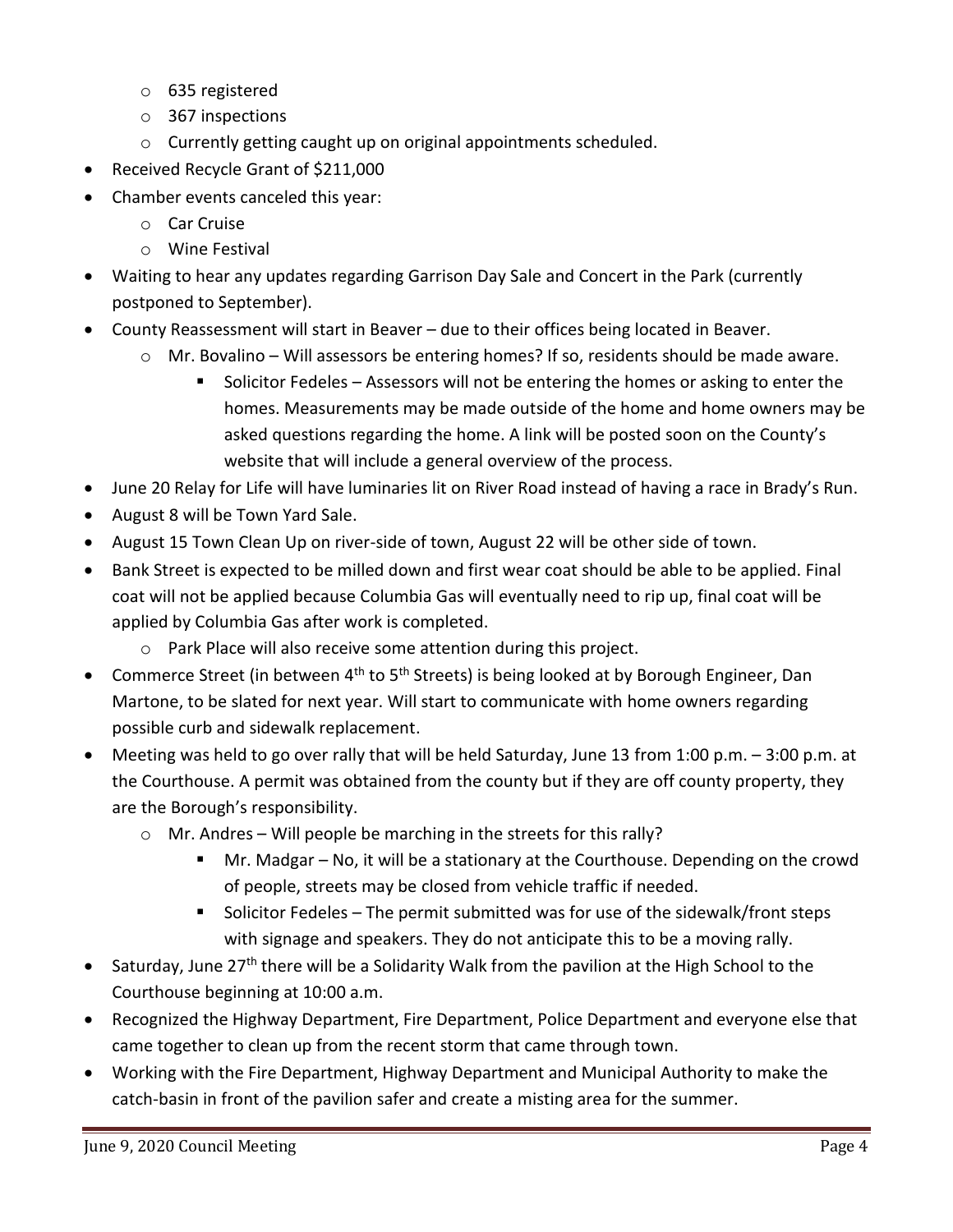• Basketball Court will open this week.

### **President's Report –**

- Recognized the community, Police Department, Fire Department, Highway Department and Borough Workers coming together after the storm hit town.
- A company would like to provide the Borough a design for the pool and asked for a small ad-hoc group on Council. The group will act as a liaison between the company and Council. The group will include Mr. Rathbun, Mr. Andres and Mr. Bovalino. They will meet with the company on Thursday, June 11.
	- $\circ$  A cost and design will be presented to Council and then to the community.
- Will plan for the next Work Session to be held in the Community Room at the Borough Building.
	- o Social distancing will be enforced.
	- $\circ$  Solicitor Fedeles Attendees cannot be limited during a public meeting. Allowing residents to call in or live stream is a possibility if the Borough has that capability.
	- o Mr. Snowden Discussions regarding social distancing, face masks, etc., can continue until a concrete decision/plan is made.
		- **Look into larger spaces to hold a meeting in once designs of the pool are being** presented to the public.

### **Mayor Hamilton –**

 Once Beaver County is in "Green Phase," Borough will resume street maintenance and enforcement, beginning with issuing warnings.

### **Police Chief Madgar –** No report

- Mr. Deelo Are any changes/adjustments for the Police Department or police procedures being looked at/considered?
	- o Mr. Madgar Legislation regarding training is being discussed at a state level. Procedures have been reviewed by the Solicitor and insurance company.
	- $\circ$  Solicitor Fedeles At this point, no definitive changes have been made but there may be in the future.
	- $\circ$  Mr. Snowden Police Department should continue to follow requirements from state and federal level and recommendations from Police Chief and Solicitor.

### **Fire Department –** Reported by Mr. Perini

- Training and meetings have resumed.
- During storm, the Fire Department had 11 calls. Had good cooperation from community and surrounding departments.
- Thanked Solicitor Fedeles for researching if the Borough could put the Pool on voting polls.
	- $\circ$  Solicitor Fedeles Any questions wanted on the ballot poll in November will need to be submitted at least 45 days prior. A resolution would need to be passed by Council and wording would need to be submitted by Election Bureau.
	- o Mr. Snowden If this is something that Mr. Perini would like, please work on wording to submit to Council.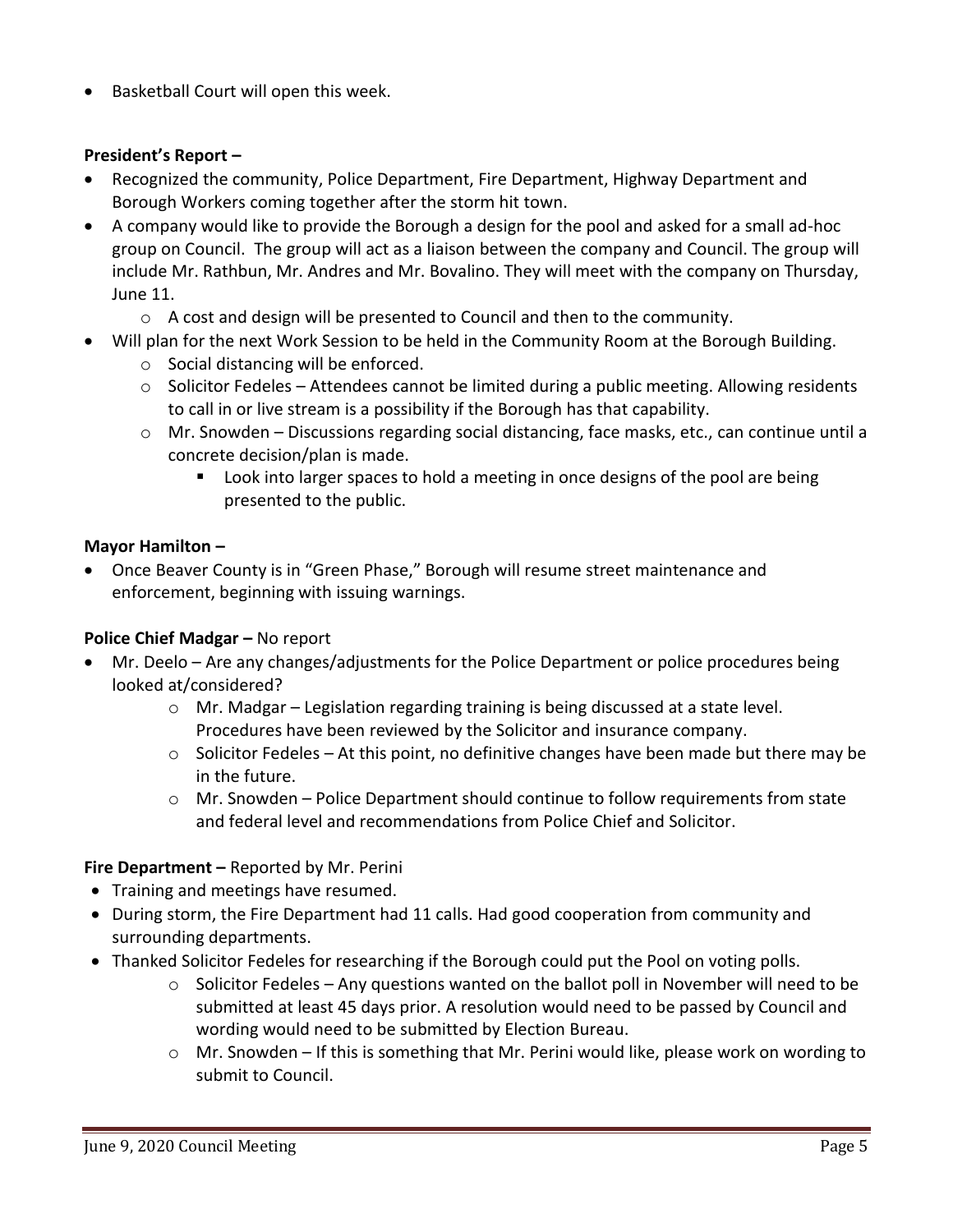$\circ$  Mr. Madgar – Is also working on something to propose to Council regarding the Borough Building renovations.

# **Emergency Management Coordinator –** Reported by Mr. Madgar

- Fire Department has placed an order with a company the Borough uses for PPE Respirators and other equipment.
	- o Billing is being tracked for reimbursement.

### **Engineer –**

• June 3, 2020 Borough Engineer and May 19, 2020 Municipal Authority Engineer reports included in Council packet

### **Solicitor –**

 Ms. McKean – Asked Solicitor Fedeles to provide overview regarding the recreational liabilities for the next Work Session.

# **Motions**

# **Motion – Payment for Street Sweeper repairs**

*Motion by Mr. Bovalino, regarding the repair of the Highway Department Street Sweeper, I move that Beaver Borough Council approve the attached Golden Equipment invoice # 20-45696 dated April 1, 2020 in the amount of \$26,019.85. Seconded by Mr. Perini. Voice vote passed unanimously.*

### **Motion – Pool items**

*Motion by Ms. King, I move that Beaver Borough Council approve the following items to be sold from the public pool: Pumps, heaters, ladders, handicap lift, water slide and any other items of value. Monies will be put back into the budget as decided by the Finance Manager and Council. Seconded by Mr. Bovalino.* 

- Mr. Deelo Consider historic structure and equipment. This will imply that these items will no longer be used. Should Council wait on this decision until a meeting is done with the public? Reports should be collected by engineers that are qualified in this area.
- Mr. Snowden Does not think that opening the pool should be a risk that Council is willing to take.
- Mr. Deelo Believes Council should present their case to the public before any items are sold.
	- $\circ$  Mr. Snowden The engineer report was presented to the public.
- Ms. McKean For the purpose of public reassurance, Council should have another engineer look at the pool.
	- o Mr. Snowden A motion can be created for Council to have another engineer look at the pool.
- Mr. Bovalino Whatever is decided on the pool, this equipment will not be reused. Also, does not want to delay this project any longer.
- Mr. Andres If we sell these items, Council will only be able to rebuild the pool or close it all together. Is there a timeline or reason the items are being sold now?